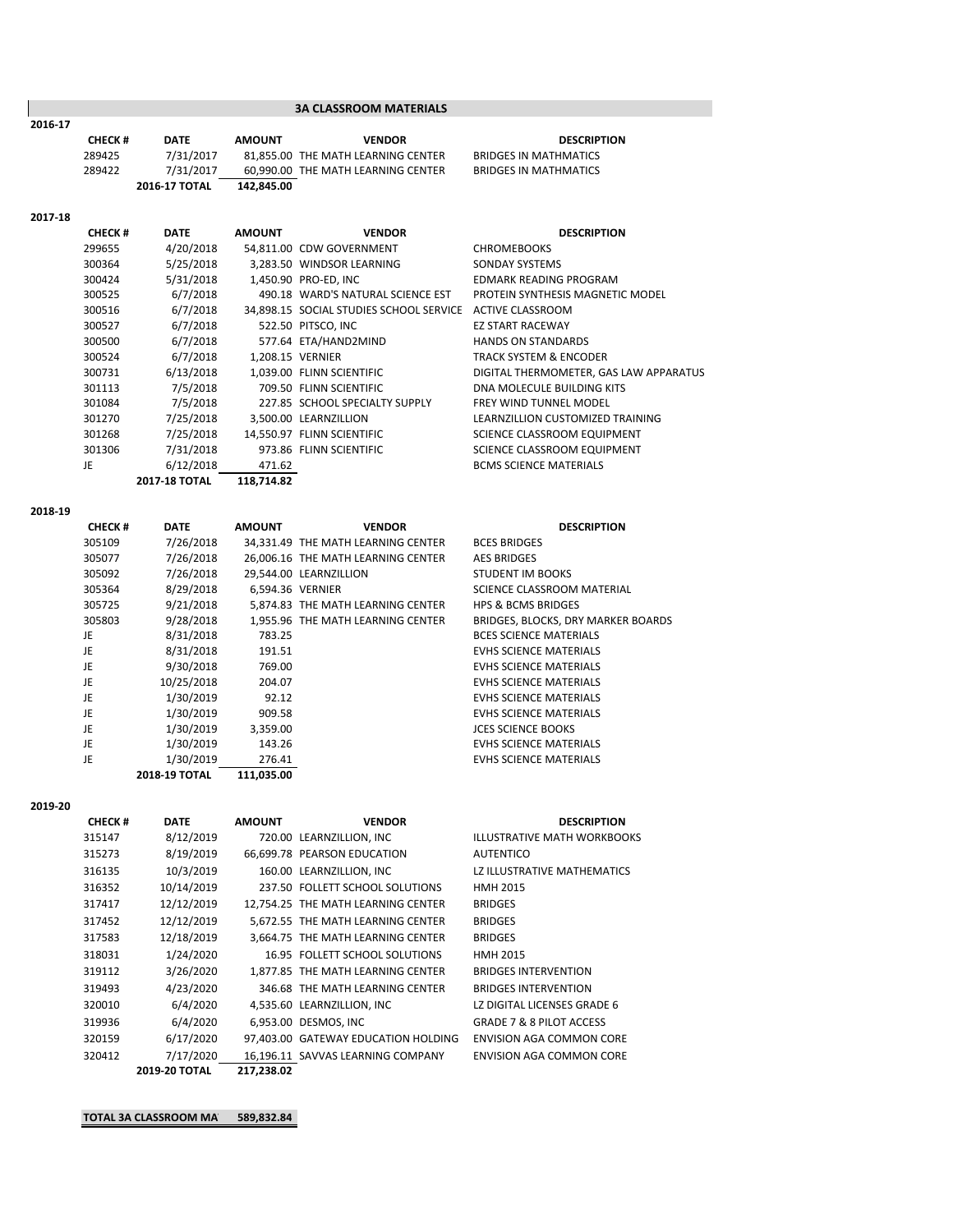**2016‐17**

# **3A CONNECT TO LEARN**

| <b>CHECK#</b> | <b>DATE</b>   | <b>AMOUNT</b> | <b>VENDOR</b>                              | <b>DESCRIPTION</b>              |
|---------------|---------------|---------------|--------------------------------------------|---------------------------------|
| 287937        | 4/27/2017     |               | 25.585.00 CDW GOVERNMENT                   | KEYBOARDS, MICE, LCD SCREENS    |
| 288067        | 5/4/2017      |               | 9,329.28 TRYTEN TECHNOLOGII MAC MINI MOUNT |                                 |
| 288227        | 5/12/2017     |               | 114,816.00 APPLE COMPUTER                  | MAC MINI'S, ADAPTERS            |
| 288225        | 5/12/2017     |               | 65.00 CDW GOVERNMENT                       | <b>KEYBOARD &amp; MOUSE SET</b> |
| 288769        | 6/7/2017      |               | 356.19 CDW GOVERNMENT                      | MONITORS FOR HIGH SCHOOL        |
| 289075        | 6/26/2017     |               | 11.424.00 CDW GOVERNMENT                   | <b>MONITORS &amp; KEYBOARDS</b> |
| 289366        | 7/19/2017     |               | 43,056.00 APPLE COMPUTER                   | <b>COMPUTERS</b>                |
| 289411        | 7/31/2017     |               | 69,070.00 CDW GOVERNMENT                   | <b>CHROME BOOKS &amp; CARTS</b> |
| <b>REFUND</b> | 6/29/2017     |               | (5,568.00) APPLE COMPUTER                  | <b>REFUND</b>                   |
| JE            | 6/30/2017     | 740.00        |                                            | <b>ETHERNET CABLES</b>          |
| JE            | 5/11/2017     | 1,061.43      |                                            | <b>COMPUTER EQUIPMENT</b>       |
| JE            | 4/28/2017     | 812.50        |                                            | <b>CONNECT 2 LEARN DESIGN</b>   |
|               | 2016-17 TOTAL | 270.747.40    |                                            |                                 |

**2017‐18**

| <b>CHECK#</b> | <b>DATE</b>          | <b>AMOUNT</b> | <b>VENDOR</b>                               | <b>DESCRIPTION</b>                                 |
|---------------|----------------------|---------------|---------------------------------------------|----------------------------------------------------|
| 295012        | 7/14/2017            |               | 3.079.30 TRYTEN TECHNOLOGII MAC MINI MOUNTS |                                                    |
| 295119        | 8/9/2017             |               |                                             | 50,628.00 CDW GOVERNMENT CHROMEBOOKS FOR NEW HIRES |
| 295147        | 8/11/2017            |               | 1,363.95 CDW GOVERNMENT                     | <b>LAPTOP CASES</b>                                |
| 295639        | 9/12/2017            |               | 303.740.00 CDW GOVERNMENT                   | <b>CHROMEBOOKS</b>                                 |
| 295940        | 9/20/2017            |               | 10,212.20 CDW GOVERNMENT                    | <b>CHROMEBOOKS</b>                                 |
| 296252        | 10/6/2017            |               | 750.00 CDW GOVERNMENT                       | <b>CHROMEBOOKS &amp; CART-VSSA</b>                 |
| 296421        | 10/18/2017           |               | 49,311.00 CDW GOVERNMENT                    | <b>CHROMEBOOKS FOR STUDENTS</b>                    |
| 296703        | 10/26/2017           |               | 54,840.24 DELL MARKETING                    | <b>DESKTOP COMPUTERS</b>                           |
| 298360        | 2/2/2018             |               | 84.624.00 DELL MARKETING                    | <b>DESKTOP COMPUTERS</b>                           |
| 300663        | 6/11/2018            |               | 50,628.00 CDW GOVERNMENT                    | <b>CHROMEBOOKS FOR STAFF</b>                       |
| 300897        | 6/19/2018            |               | 2.537.19 DELL MARKETING                     | <b>COMPUTER, MONITOR</b>                           |
| 301014        | 6/28/2018            |               | 599,240.13 CDW GOVERNMENT                   | CHROMEBOOK CARTS, CHROMEBOOKS                      |
| 301123        | 7/10/2018            |               | 12,628.70 CDW GOVERNMENT                    | LAPTOP CASES, CHROMEBOOKS & CART                   |
| JE            | 9/19/2017            | 2,526.99      |                                             | <b>TECH VISA CHARGES</b>                           |
| JE            | 7/31/2018            | (280, 057.00) |                                             | <b>CHROMEBOOKS &amp; CARTS PAID BY TECH</b>        |
|               | <b>2017-18 TOTAL</b> | 946.052.70    |                                             |                                                    |

**2018‐19**

| <b>CHECK#</b> | <b>DATE</b> | <b>AMOUNT</b> | <b>VENDOR</b>            | <b>DESCRIPTION</b>               |
|---------------|-------------|---------------|--------------------------|----------------------------------|
| JE            | 8/7/2018    | (1,399.00)    |                          | WODLINGER PURCHASE CELL PHONE    |
| 306114        | 10/11/2018  |               | 13,598.50 APPLE COMPUTER | <b>LAPTOPS</b>                   |
| 305967        | 10/11/2018  |               | 66,204.73 DELL MARKETING | 73 LAPTOPS & ACCESSORIES         |
| 306706        | 11/9/2018   |               | 8,280.10 DELL MARKETING  | <b>10 LAPTOPS FOR EVHS</b>       |
| 306830        | 11/16/2018  |               | 1.250.00 CDW GOVERNMENT  | <b>50 CHROMEBOOK LICENSES</b>    |
| 307860        | 1/23/2019   |               | 9,441.00 APPLE COMPUTER  | <b>9 IMACS FOR EVHS</b>          |
| JE            | 1/31/2019   | 346.15        |                          | <b>TECH VISA CHARGES</b>         |
| 309380        | 4/25/2019   |               | 426.40 CDW GOVERNMENT    | LAPTOP BAGS FOR STAFF            |
| 309378        | 4/25/2019   | 4.192.00      | <b>CDW GOVERNMENT</b>    | <b>8 STAFF CHROMEBOOKS</b>       |
| 309352        | 4/25/2019   | 29.060.07     | APPLE COMPUTER           | <b>23 STAFF ROTATION LAPTOPS</b> |
| JE            | 5/3/2019    | 1.728.19      |                          | MEMORY CHROME BOXES FOR TV       |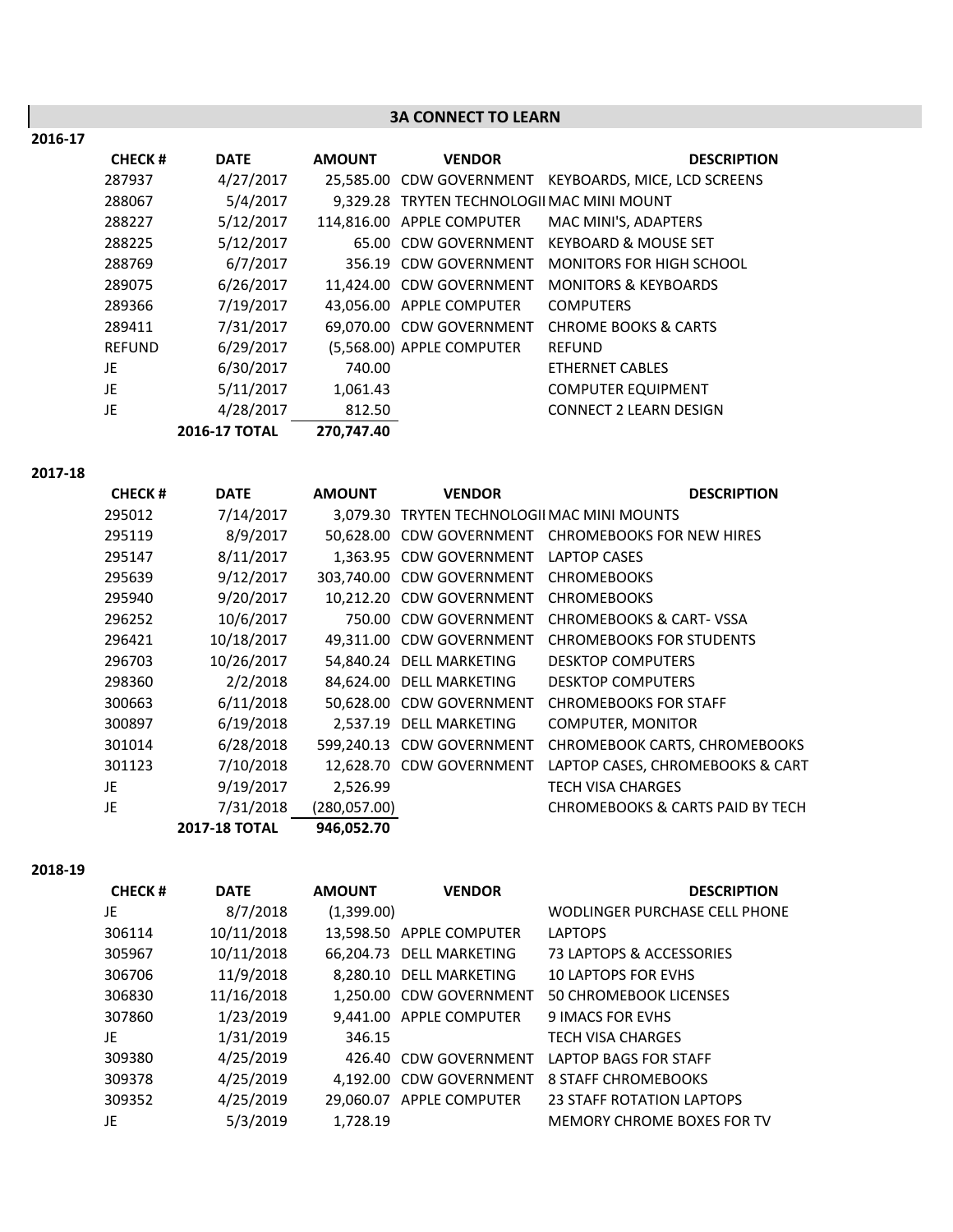| JE     | 5/3/2019             | 2,237.15   |                                           | <b>TV KEYBOARDS</b>                           |
|--------|----------------------|------------|-------------------------------------------|-----------------------------------------------|
| 309686 | 5/10/2019            |            | 54,268.83 APPLE COMPUTER                  | <b>MACLABTOPS</b>                             |
| 309829 | 5/17/2019            |            |                                           | 33,196.00 CDW GOVERNMENT CHROMBOOKS, LICENSES |
| 310042 | 5/31/2019            |            | 461.97 CDW GOVERNMENT                     | <b>CHROMBOOKS, LICENSES</b>                   |
| 310089 | 6/4/2019             |            | 1.600.00 APPLE COMPUTER                   | LAPTOPS & ADAPTERS                            |
| 310090 | 6/4/2019             |            |                                           | 29,556.00 CDW GOVERNMENT CHROMBOOKS, LICENSES |
| 310195 | 6/13/2019            |            | 27.478.00 APPLE COMPUTER                  | 22 LAPTOPS & ADAPTERS                         |
| 310182 | 6/13/2019            |            | 1.481.00 CDW GOVERNMENT                   | <b>CHROMBOOKS, LICENSES</b>                   |
| JE.    | 7/3/2019             | 1,624.98   |                                           | <b>ROTATION EQUIPMENT</b>                     |
| 310647 | 7/9/2019             |            | 165.500.00 CDW GOVERNMENT                 | 440 CHROMEBOOKS, 900 GOOGLE CHROME LICENSES   |
| 310714 | 7/10/2019            |            | 29.007.00 CDW GOVERNMENT                  | <b>33 CHROMEBOOK CARTS</b>                    |
| 310916 | 7/31/2019            |            | 149,500.00 CDW GOVERNMENT 455 CHROMEBOOKS |                                               |
|        | <b>2018-19 TOTAL</b> | 629,039.07 |                                           |                                               |

**2019‐20**

| <b>CHECK#</b> | <b>DATE</b> | <b>AMOUNT</b> | <b>VENDOR</b>                        | <b>DESCRIPTION</b>                                 |
|---------------|-------------|---------------|--------------------------------------|----------------------------------------------------|
| 315398        | 8/23/2019   |               | 5,525.00 CDW GOVERNMENT CHROMEBOOKS  |                                                    |
| 315358        | 8/23/2019   |               | 2,500.00 CDW GOVERNMENT              | <b>CHROMEBOOKS</b>                                 |
| 315566        | 9/5/2019    |               | 2,978.30 CDW GOVERNMENT              | <b>CHROMEBOOKS</b>                                 |
| 315564        | 9/5/2019    |               | 9,100.00 CDW GOVERNMENT              | <b>CHROMEBOOKS</b>                                 |
| 315731        | 9/13/2019   |               | 250.00 CDW GOVERNMENT                | <b>CHROMEBOOKS</b>                                 |
| 315949        | 9/20/2019   |               | 8,580.00 APPLE COMPUTER              | <b>COMPUTERS</b>                                   |
| JE            | 10/1/2019   | 740.70        |                                      | <b>STAFF DEVICES</b>                               |
| JE            | 10/31/2019  | 814.77        |                                      | <b>ADAPTOR CONVERTERS</b>                          |
| JE            | 10/1/2019   | 474.48        |                                      | <b>STUDENT DEVICES</b>                             |
| 316171        | 10/3/2019   |               | 1,968.93 CDW GOVERNMENT CHROMEBOOKS  |                                                    |
| 316299        | 10/14/2019  |               | 26,975.00 CDW GOVERNMENT CHROMEBOOKS |                                                    |
| 316504        | 10/23/2019  |               | 2,167.88 CDW GOVERNMENT              | <b>CHROMEBOOKS</b>                                 |
| 316635        | 11/1/2019   |               | 8,382.00 CDW GOVERNMENT              | <b>CHROMEBOOKS</b>                                 |
| 316635        | 11/1/2019   |               | 24,288.79 CDW GOVERNMENT             | <b>CHROMEBOOKS</b>                                 |
| 316644        | 11/1/2019   | 310.00 DELL   |                                      | <b>COMPUTERS</b>                                   |
| 316756        | 11/7/2019   |               | 9,027.00 APPLE COMPUTER              | <b>LAPTOPS &amp; IPADS</b>                         |
| 316755        | 11/7/2019   |               | 4,335.76 CDW GOVERNMENT              | <b>CHROMEBOOKS</b>                                 |
| 317078        | 11/22/2019  |               | 26,378.00 APPLE COMPUTER             | <b>LAPTOPS</b>                                     |
| 317212        | 11/27/2019  |               | 14,188.00 APPLE COMPUTER             | <b>LAPTOPS</b>                                     |
| 317244        | 11/27/2019  |               | 6,050.77 CDW GOVERNMENT CHROMEBOOKS  |                                                    |
| 317211        | 11/27/2019  |               | 776.40 CDW GOVERNMENT                | <b>CHROMEBOOKS</b>                                 |
| JE.           | 11/30/2019  | 1,221.06      |                                      | <b>HDMI ADAPTORS</b>                               |
| 317344        | 12/9/2019   |               | 7,822.10 CDW GOVERNMENT CHROMEBOOKS  |                                                    |
| 317614        | 12/27/2019  |               |                                      | 5,100.00 HIGH MOUNTAIN HOI VIDEO EQUIPMENT & LABOR |
| JE            | 12/31/2019  | 909.30        |                                      | STAFF DEVICES ADAPTORS                             |
| JE            | 2/29/2020   | 493.60        |                                      | <b>AMAZON- STAFF ROTATION</b>                      |
| 317799        | 1/9/2020    |               | 7,500.00 CDW GOVERNMENT              | <b>CHROMEBOOKS &amp; CARTS</b>                     |
| 317862        | 1/10/2020   |               | 6,500.00 CDW GOVERNMENT              | <b>CHROMEBOOKS &amp; CARTS</b>                     |
| 317958        | 1/16/2020   |               | 879.00 CDW GOVERNMENT                | <b>CHROMEBOOKS &amp; CARTS</b>                     |
| 317943        | 1/16/2020   |               | 19,184.00 APPLE COMPUTER             | <b>LAPTOPS</b>                                     |
| 318209        | 1/30/2020   |               | 2,539.36 CDW GOVERNMENT              | <b>CHROMEBOOKS &amp; BAGS</b>                      |
| 318157        | 1/30/2020   |               | 5,038.00 APPLE COMPUTER              | <b>IPADS &amp; IMACS</b>                           |
| 318122        | 1/30/2020   | 716.22 DELL   |                                      | LAPTOP FOR STAFF ROTATION                          |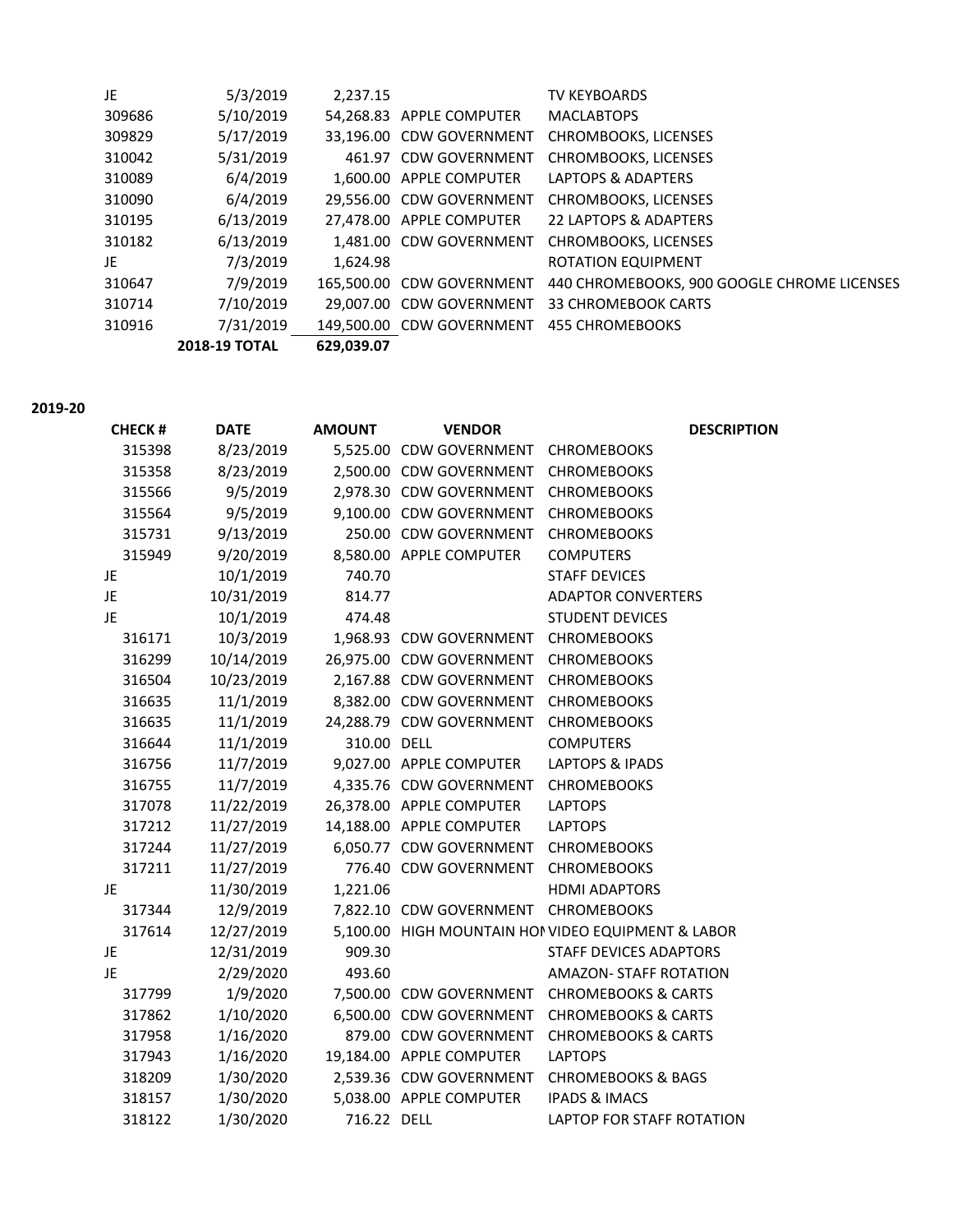|    |        | <b>2019-20 TOTAL</b> | 633,185.51  |                                          |                                                   |
|----|--------|----------------------|-------------|------------------------------------------|---------------------------------------------------|
|    | 320496 | 7/31/2020            |             | 746.75 DELL MARKETING                    | <b>LAPTOPS</b>                                    |
| JE |        | 6/30/2020            |             | 249.00 AMAZON                            | <b>SCANNER</b>                                    |
|    | 320218 | 6/25/2020            |             | 746.75 DELL MARKETING                    | <b>LAPTOPS</b>                                    |
|    | 319980 | 6/4/2020             |             | 13,875.00 DHE COMPUTER SYSTICHROMEBOOKS  |                                                   |
|    | 319930 |                      |             |                                          | 6/4/2020 4,590.00 CDW GOVERNMENT DOCUMENT CAMERAS |
|    | 319931 | 6/4/2020             |             | 349.00 DHE COMPUTER SYSTICHROMEBOOKS     |                                                   |
| JE |        | 5/31/2020            |             | 593.60 AMAZON                            | <b>COMPUTER EQUIPMENT</b>                         |
|    | 319872 | 5/28/2020            |             | 1,246.20 CDW GOVERNMENT CHROMEBOOKS      |                                                   |
|    | 319773 | 5/15/2020            |             | 175.00 CDW GOVERNMENT GOOGLE LICENSES    |                                                   |
|    | 319685 | 5/8/2020             |             | 231,690.00 DHE COMPUTER SYSTICHROMEBOOKS |                                                   |
|    | 319687 | 5/8/2020             |             | 879.00 CDW GOVERNMENT CHROMEBOOKS        |                                                   |
|    | 319685 | 5/8/2020             |             | 93,310.00 DHE COMPUTER SYSTICHROMEBOOKS  |                                                   |
|    | 319292 | 4/10/2020            |             |                                          | 18,600.00 CDW GOVERNMENT CHROMEBOOKS & CARTS      |
|    |        | 3/31/2020            | 42.97       |                                          | AMAZON- CHARGER AND CABLE                         |
|    | 318965 | 3/13/2020            |             | 1,684.40 CDW GOVERNMENT CHROMEBOOKS      |                                                   |
|    | 318861 | 3/6/2020             |             | 902.00 CDW GOVERNMENT CHROMEBOOKS        |                                                   |
|    | 318858 | 3/6/2020             |             | 1.137.00 APPLE COMPUTER                  | <b>IPADS</b>                                      |
| JE |        | 2/29/2020            | 39.99       |                                          | AMAZON- EQUIPMENT                                 |
|    | 318521 | 2/20/2020            | 716.22 DELL |                                          | <b>LAPTOP</b>                                     |
|    | 318520 | 2/20/2020            |             | 1,758.00 CDW GOVERNMENT GOOGLE LICENSES  |                                                   |
|    | 318520 | 2/20/2020            |             | 30,000.00 CDW GOVERNMENT GOOGLE LICENSES |                                                   |
|    | 318360 | 2/10/2020            | 716.22 DELL |                                          | LAPTOP                                            |
|    | 318359 | 2/10/2020            |             | 13,196.95 CDW GOVERNMENT CHROMEBOOKS     |                                                   |
|    | 318125 | 1/30/2020            |             | 2,227.04 CDW GOVERNMENT CHROMEBOOKS      |                                                   |

**TOTAL CONNECT2LEARN 2,479,024.68** 

es a constructo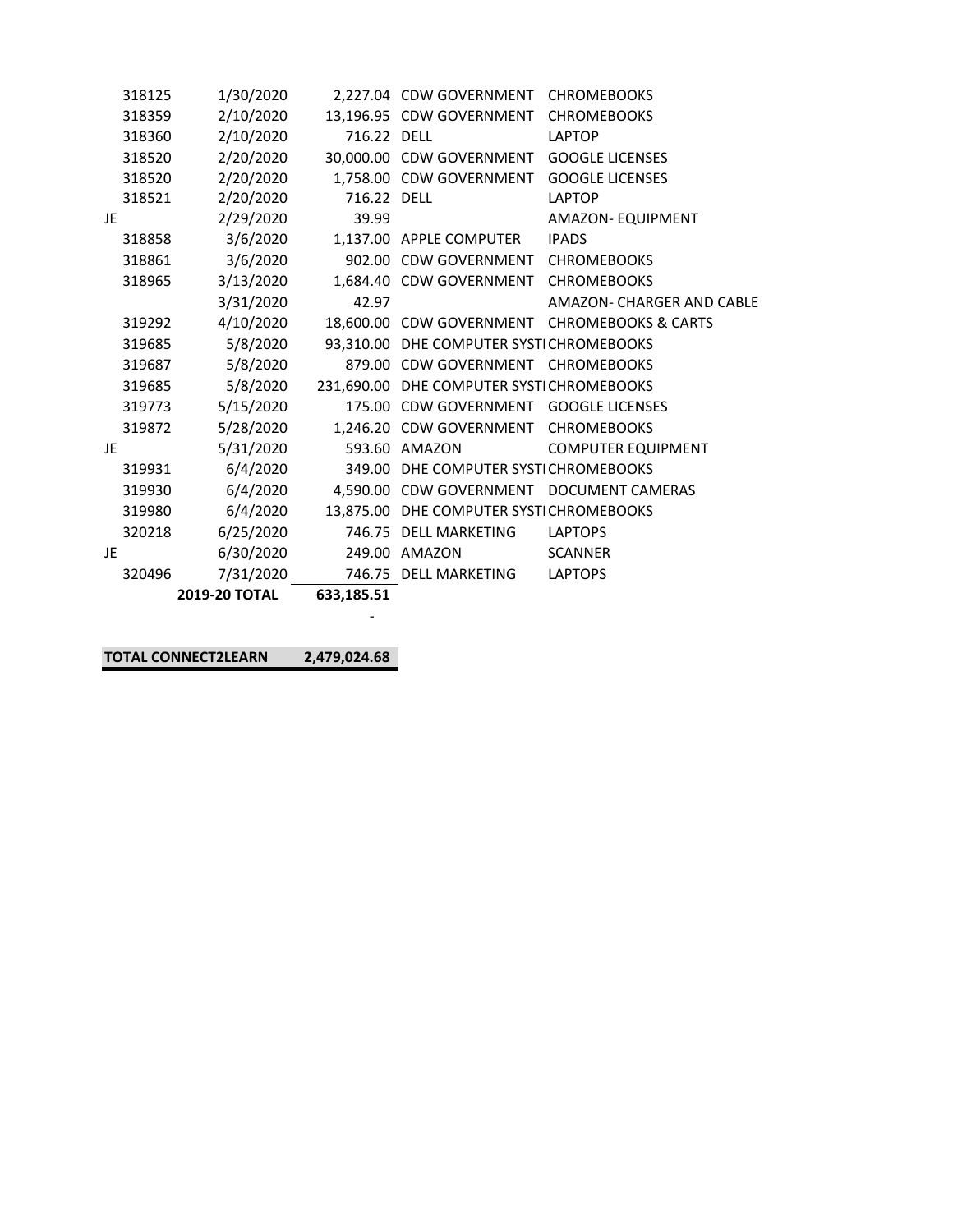## **3A MAINTENANCE EQUIPMENT**

**DESCRIPTION** 

| 2016-17 |               |                      |               |                               |                           |
|---------|---------------|----------------------|---------------|-------------------------------|---------------------------|
|         | <b>CHECK#</b> | <b>DATE</b>          | <b>AMOUNT</b> | <b>VENDOR</b>                 | <b>DES</b>                |
|         | 287216        | 3/22/2017            |               | 7,250.00 PRESTIGE EQUIPMENT   | <b>GENIE BOOM LIFT</b>    |
|         | 287803        | 4/18/2017            |               | 2,815.00 FRONTIER TRUCK EQUIP | <b>TOMMYGATE</b>          |
|         | 287951        | 4/27/2017            |               | 1,044.00 TELETRAC             | <b>FLEET GPS TRACKING</b> |
|         | 287968        | 4/27/2017            |               | 3,745.00 JAYHAWK TRAILERS     | <b>TRUCK BED</b>          |
|         | 289269        | 7/13/2017            |               | 2,435.00 GEARMORE             | <b>SPREADER TRAILER</b>   |
|         | 289331        | 7/19/2017            |               | 1,305.00 TELETRAC             | <b>FLEET GPS TRACKING</b> |
|         | 289364        | 7/19/2017            |               | 3,850.00 BERTHOD MOTORS       | SNOWBLOWER                |
|         | 289452        | 7/31/2017            |               | 600.00 PRESTIGE EQUIPMENT     | <b>GENIE BOOM LIFT</b>    |
|         |               | <b>2016-17 TOTAL</b> | 23.044.00     |                               |                           |

### **2017‐18**

| <b>CHECK#</b> | <b>DATE</b>          | <b>AMOUNT</b> | <b>VENDOR</b>                | <b>DESCRIPTION</b>                      |
|---------------|----------------------|---------------|------------------------------|-----------------------------------------|
| 296941        | 11/9/2017            |               | 259.99 IMPRESSIONS           | DRY ERASE BOARD                         |
| 297197        | 11/27/2017           |               | 183.77 SUPPLYWORKS           | <b>STEPLADDER</b>                       |
| 297424        | 12/11/2017           |               | 10.223.50 H&M GOPHER CONTROL | RODENT CONTROL                          |
| 298338        | 2/2/2018             |               | 1,588.42 KOIS EQUIPMENT      | PUMP & HOSE                             |
| 300420        | 5/31/2018            |               | 247.48 CDW GOVERNMENT        | <b>MAINTENANCE PRINTER</b>              |
| JE            | 8/31/2017            | 339.95 VISA   |                              | <b>GROUNDS METAL DETECTOR</b>           |
| JE            | 9/30/2017            | 717.69 VISA   |                              | NEW EMPLOYEE TOOLS- D RUSSEL            |
| JE            | 9/30/2017            | 491.97 VISA   |                              | SHOP HEAVY DUTY SHELVING                |
| JE            | 1/31/2018            | 1,220.98 VISA |                              | 6" ORBITAL SANDER & HEPA DUST EXTRACTOR |
| JE            | 4/30/2018            | 860.00 VISA   |                              | <b>SHOP GENERATOR</b>                   |
| JE            | 4/30/2018            | 1,770.00 VISA |                              | RADIANT TURF COVER- EES FIELD           |
| JE            | 6/11/2018            | 2,295.00 VISA |                              | WINTER SKIDSTEER TIRES                  |
|               | <b>2017-18 TOTAL</b> | 20,198.75     |                              |                                         |
|               |                      |               |                              |                                         |

#### **2018‐19**

| <b>CHECK#</b> | <b>DATE</b>          | <b>AMOUNT</b> | <b>VENDOR</b>                 | <b>DESCRIPTION</b>                   |
|---------------|----------------------|---------------|-------------------------------|--------------------------------------|
| 306114        | 10/11/2018           |               | 299.00 APPLE COMPUTER         | IPAD                                 |
| 306509        | 11/1/2018            |               | 39,480.00 JOHNSON CONTROLS    | <b>JCI CONTROLLERS</b>               |
| 307151        | 12/6/2018            |               | 3.009.00 G&S TOOL CLINIC      | SNOWBLOWER                           |
| JE            | 12/31/2018           | 1.645.00 VISA |                               | SKIDSTEER SNOW TIRES                 |
| 309396        | 4/25/2019            |               | 37,914.00 R&H MECHANICAL, LLC | 2 JOHNSON CONTROL ROOFTOP UNITS- GES |
|               | <b>2018-19 TOTAL</b> | 82,347.00     |                               |                                      |
|               |                      |               |                               |                                      |

#### **2019‐20**

| <b>CHECK#</b> | <b>DATE</b>          | <b>AMOUNT</b> | <b>VENDOR</b>                   | <b>DESCRIPTION</b>               |
|---------------|----------------------|---------------|---------------------------------|----------------------------------|
| 315248        | 8/19/2019            |               | 47,392.00 R&H MECHANICAL, LLC   | <b>GES ROOFTOP UNIT</b>          |
| 316329        | 10/14/2019           |               | 3,309.20 G&S TOOL CLINIC, INC   | KOH ENGINE                       |
| JE            | 11/30/2019           | 3,925.00      |                                 | SHERWIN WILLIAMS- PAINT          |
| JE            | 12/31/2019           | 1,273.00      |                                 | <b>FLOOR FANS</b>                |
| JE            | 12/31/2019           | (358.00)      |                                 | <b>OVERPAYMENT FOR FLOOR FAN</b> |
| 318074        | 1/24/2020            |               | 32,851.76 GLENWOOD SPRINGS FORD | 2020 FORD TRANSIT VAN            |
| 318175        | 1/30/2020            |               | 1,499.00 G&S TOOL CLINIC, INC   | SNOWBLOWER                       |
| 319116        | 3/26/2020            |               | 65.99 G&S TOOL CLINIC, INC      | SNOWBLOWER COVER                 |
| JE            | 2/29/2020            |               | 1,371.04 AMAZON                 | <b>DEHUMIDIFIER</b>              |
|               | <b>2019-20 TOTAL</b> | 91.328.99     |                                 |                                  |

**TOTAL MAINTENANCE 216,918.74** 

en andere a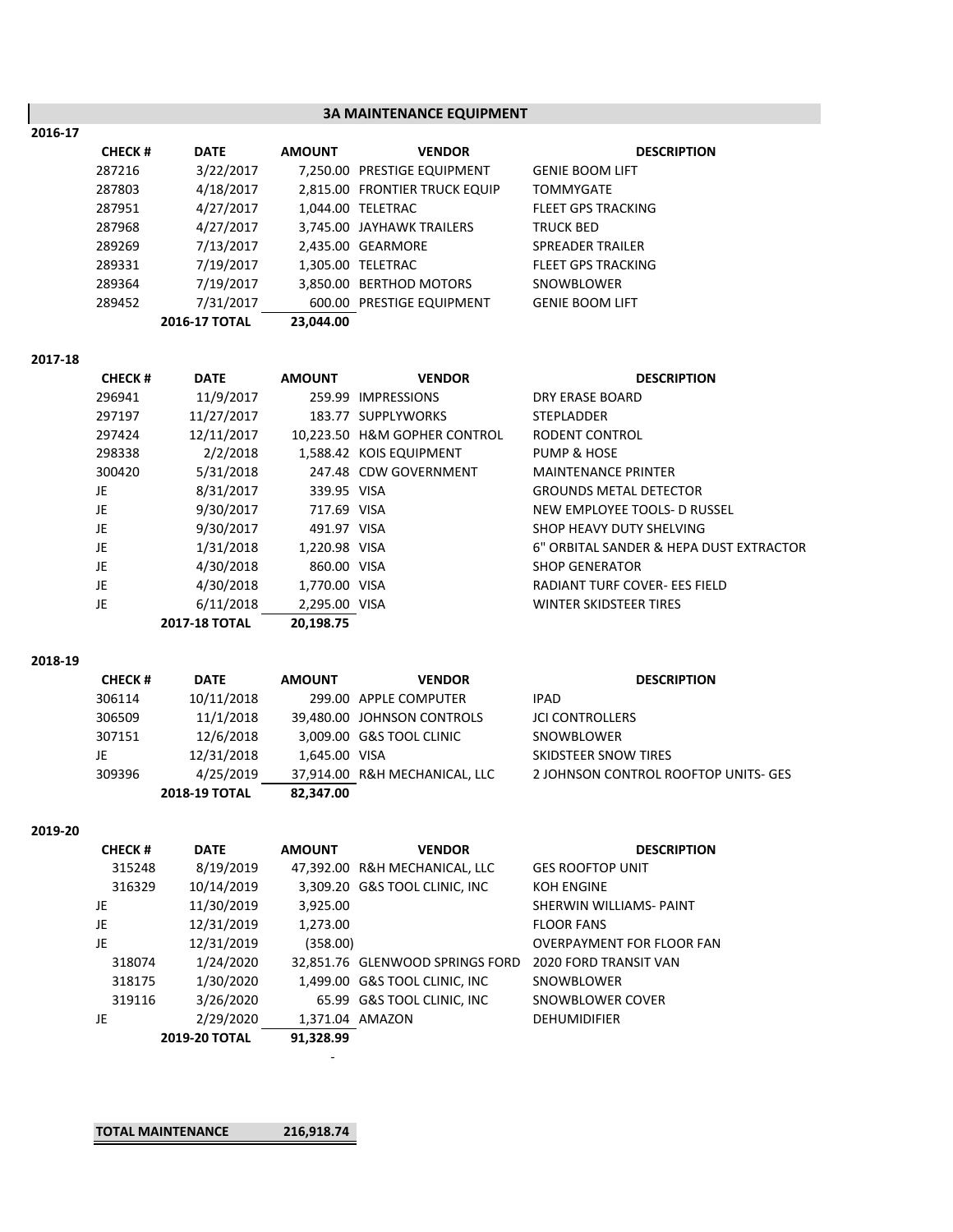|         |               |               |               | <b>3A CUSTODIAL EQUIPMENT</b> |                                         |
|---------|---------------|---------------|---------------|-------------------------------|-----------------------------------------|
| 2016-17 |               |               |               |                               |                                         |
|         | <b>CHECK#</b> | <b>DATE</b>   | <b>AMOUNT</b> | <b>VENDOR</b>                 | <b>DESCRIPTION</b>                      |
|         | 286802        | 2/24/2017     |               | 1,167.54 CDC JANITORIAL       | <b>AUTO SCRUBBER BATTERIES</b>          |
|         | 287270        | 3/23/2017     |               | 793.56 CDC JANITORIAL         | <b>AUTO SCRUBBER BATTERIES</b>          |
|         | 287749        | 4/17/2017     |               | 7,778.66 CDC JANITORIAL       | <b>WINDSOR CHARIOT ISCRUB</b>           |
|         | 287775        | 4/18/2017     |               | 1,167.54 CDC JANITORIAL       | <b>AUTO SCRUBBER BATTERIES</b>          |
|         | 288515        | 5/30/2017     |               | 4,000.00 SANITARY SUPPLY      | <b>MULTI SURFACE CLEANER</b>            |
|         | 289019        | 6/23/2017     |               | 1,716.49 IMPRESSIONS          | <b>CUSTODIAL OFFICE FURNITURE</b>       |
|         | 289025        | 6/23/2017     |               | 495.04 WESTERN PAPER          | <b>AUTO SCRUBBER BATTERIES</b>          |
|         | 289177        | 6/30/2017     |               | 9,327.00 SANITARY SUPPLY      | <b>CARPET CLEANER</b>                   |
|         | JE            | 4/30/2017     |               | 333.94 LOWE'S                 | <b>WASHING MACHINE - RHES</b>           |
|         |               | 2016-17 TOTAL | 26,779.77     |                               |                                         |
| 2017-18 |               |               |               |                               |                                         |
|         | <b>CHECK#</b> | <b>DATE</b>   | <b>AMOUNT</b> | <b>VENDOR</b>                 | <b>DESCRIPTION</b>                      |
|         | 295975        | 9/20/2017     |               | 502.48 SUPPLYWORKS            | WASTEBASKETS, RUGS (LOST ITEMS)         |
|         | 296489        | 10/18/2017    |               | 1,242.05 SUPPLYWORKS          | <b>GOFREE FLEX PRO VAC</b>              |
|         | 298122        | 1/23/2018     |               | 13,236.27 SUPPLYWORKS         | 2 - CHARIOT 2 IVACUUM                   |
|         | 298527        | 2/14/2018     |               | 5,713.11 SUPPLYWORKS          | 3 - KARCHER ICAPSOL MINI                |
|         | 298793        | 3/2/2018      |               | 2,834.94 SUPPLYWORKS          | 3 - GOFREE FLEX PRO VAC                 |
|         | 300513        | 6/7/2018      |               | 5,974.00 SUPPLYWORKS          | HAND TOOL KIT, WIDE AREA VAC, BATTERIES |

| 295975 | 9/20/2017  | 502.48 SUPPLYWORKS    | WASTEBASKETS, RUGS (LOST)       |
|--------|------------|-----------------------|---------------------------------|
| 296489 | 10/18/2017 | 1,242.05 SUPPLYWORKS  | <b>GOFREE FLEX PRO VAC</b>      |
| 298122 | 1/23/2018  | 13,236.27 SUPPLYWORKS | 2 - CHARIOT 2 IVACUUM           |
| 298527 | 2/14/2018  | 5,713.11 SUPPLYWORKS  | 3 - KARCHER ICAPSOL MINI        |
| 298793 | 3/2/2018   | 2,834.94 SUPPLYWORKS  | 3 - GOFREE FLEX PRO VAC         |
| 300513 | 6/7/2018   | 5,974.00 SUPPLYWORKS  | HAND TOOL KIT, WIDE AREA \      |
| 300700 | 6/12/2018  | 11,811.60 SUPPLYWORKS | 4 - ARMADA VACUUMS              |
| 301078 | 7/5/2018   | 8,977.80 SUPPLYWORKS  | <b>2 - AUTO SCRUBBERS</b>       |
| JE     | 5/31/2018  | 27.49 USA CLEAN       | <b>EVHS FLOOR MACHINE PARTS</b> |
|        |            |                       |                                 |

**2017‐18 TOTAL 50,319.74**

**2018‐19**

| <b>CHECK #</b> | <b>DATE</b>          | <b>AMOUNT</b> | <b>VENDOR</b>              | <b>DESCRIPTION</b>           |
|----------------|----------------------|---------------|----------------------------|------------------------------|
| 306587         | 11/1/2018            |               | 26.922.58 SUPPLYWORKS      | CHARIOT 2 IGLOSS             |
| 309195         | 4/8/2019             |               | 16.974.43 INTERLINE BRANDS | 2 ARMADA BRC. 3 MULTISURFACE |
|                | <b>2018-19 TOTAL</b> | 43.897.01     |                            |                              |

**2019‐20**

| <b>CHECK#</b>          | <b>DATE</b> | <b>AMOUNT</b> | <b>VENDOR</b>                                   | <b>DESCRIPTION</b>         |
|------------------------|-------------|---------------|-------------------------------------------------|----------------------------|
| 315275                 | 8/19/2019   |               | 6,521.41 SANITARY SUPPLY CORP EARTHSAFE PURTABS |                            |
| 316401                 | 10/15/2019  |               | 944.98 THE HOME DEPOT                           | <b>GOFREE FLEX PRO VAC</b> |
| 316807                 | 11/7/2019   |               | 3,416.80 SANITARY SUPPLY CORP CLARKE SWEEPER    |                            |
| 316817                 | 11/7/2019   |               | 6,000.00 SANITARY SUPPLY CORP                   | <b>FLOOR SCRUBBER</b>      |
| 317917                 | 1/16/2020   |               | 13,801.19 SANITARY SUPPLY CORP                  | <b>CARPET CLEANER</b>      |
| 319878                 | 5/28/2020   |               | 8,966.21 SANITARY SUPPLY CORP                   | <b>RIDE ON SCRUBBER</b>    |
| 320225                 | 6/25/2020   |               | 15,951.54 THE HOME DEPOT                        | VACUUM'S                   |
| <b>2019-20 TOTAL</b>   |             | 55,602.13     |                                                 |                            |
|                        |             |               |                                                 |                            |
| <b>TOTAL CUSTODIAL</b> |             | 176.598.65    |                                                 |                            |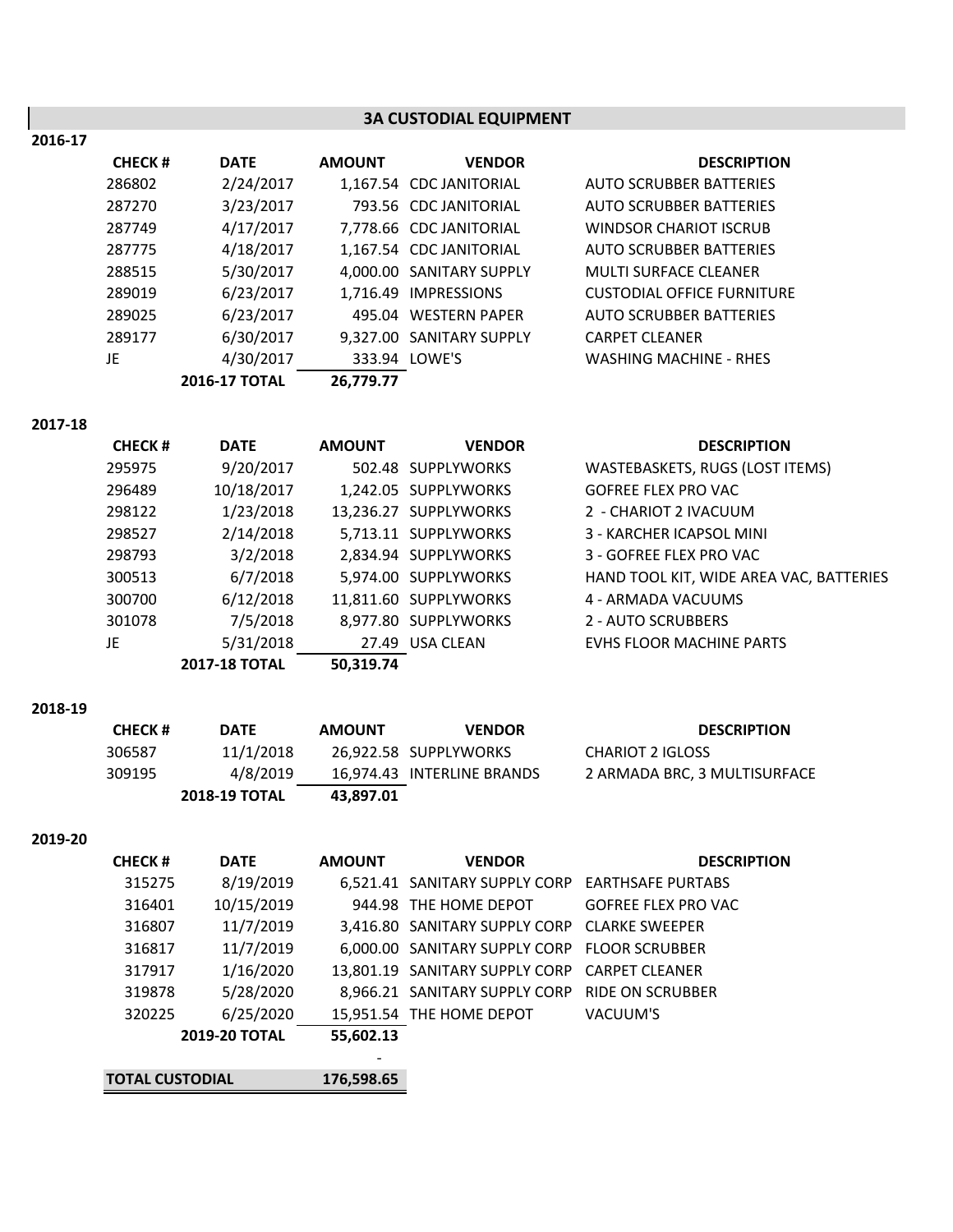|         |                          |                      |               | <b>3A WHITE FLEET</b>                     |                                             |
|---------|--------------------------|----------------------|---------------|-------------------------------------------|---------------------------------------------|
| 2016-17 |                          |                      |               |                                           |                                             |
|         | <b>CHECK#</b>            | <b>DATE</b>          | <b>AMOUNT</b> | <b>VENDOR</b>                             | <b>DESCRIPTION</b>                          |
|         | 207445                   | 3/30/2017            |               | 110,966.00 JOHN ELWAY CHEVROLET           | 2 CHEVROLET SUBURBAN, 1 CHEVROLET TRAVERSE  |
|         | 287443                   | 3/30/2017            |               | 80,562.00 JOHN ELWAY CHEVROLET            | <b>3 CHEVROLET TRAVERSE</b>                 |
|         | 287925                   | 4/27/2017            |               | 161,816.00 TRANSWEST GMC                  | 4 GMC SIERRA 3500                           |
|         | JE                       | 6/1/2017             | 1,315.00 VISA |                                           |                                             |
|         |                          | 2016-17 TOTAL        | 354.659.00    |                                           |                                             |
| 2017-18 |                          |                      |               |                                           |                                             |
|         | <b>CHECK#</b>            | <b>DATE</b>          | <b>AMOUNT</b> | <b>VENDOR</b>                             | <b>DESCRIPTION</b>                          |
|         | 297607                   | 12/18/2017           |               | 80,589.00 TRANSWEST GMC                   | 2 2018 GMC SIERRA 3500                      |
|         | 298768                   | 3/2/2018             |               | 5,318.00 HIGH COUNTRY TOPPERS             | <b>TOPPER &amp; ROLL DOWN TONNEAU COVER</b> |
|         |                          | <b>2017-18 TOTAL</b> | 85,907.00     |                                           |                                             |
| 2018-19 |                          |                      |               |                                           |                                             |
|         | <b>CHECK#</b>            | <b>DATE</b>          | <b>AMOUNT</b> | <b>VENDOR</b>                             | <b>DESCRIPTION</b>                          |
|         | 305000                   | 7/2/2018             |               | 44,963.00 TRANSWEST GMC                   | 2018 GMC SIERRA 1500 SLT                    |
|         | 305761                   | 9/28/2018            |               | 42,742.00 TRANSWEST GMC                   | 2019 GMC SIERRA 2500 HD                     |
|         | 306280                   | 10/19/2018           |               | 52,890.50 GLENWOOD SPRINGS FORD CARGO VAN |                                             |
|         | 308934                   | 3/21/2019            |               | 14,828.00 KOIS EQUIPMENT                  | <b>TRUCK UTILITY BED</b>                    |
|         |                          | 2018-19 TOTAL        | 155,423.50    |                                           |                                             |
| 2019-20 |                          |                      |               |                                           |                                             |
|         | <b>CHECK#</b>            | <b>DATE</b>          | <b>AMOUNT</b> | <b>VENDOR</b>                             | <b>DESCRIPTION</b>                          |
|         | JE                       | 7/31/2020            | (16,802.00)   |                                           | <b>3A FUTURE WHITE FLEET PURCHASES</b>      |
|         |                          | <b>2019-20 TOTAL</b> | (16,802.00)   |                                           |                                             |
|         | <b>TOTAL WHITE FLEET</b> |                      | 579,187.50    |                                           |                                             |